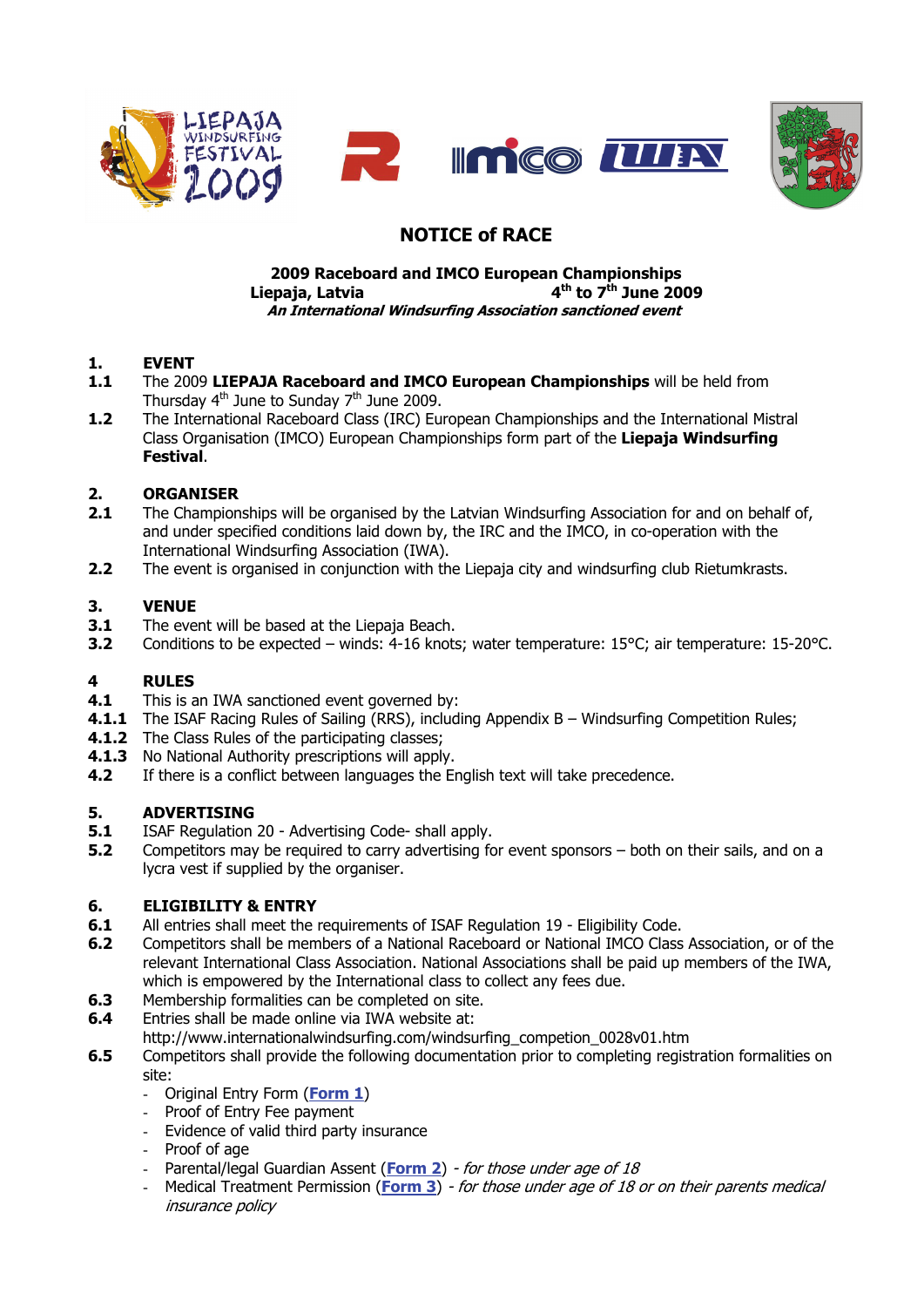- **6.6** Coaches and team support personnel shall provide the following documentation prior to completing registration formalities on site:
	- Original Coach Entry Form (**[Form 4](http://www.internationalwindsurfing.com/userfiles/documents/RB_IMCO_Europeans_Latvia_09_Form_4.pdf)**)
	- Proof of Coach Entry Fee payment
	- Boat Driving Licence (if applicable)
	- Evidence of valid third party insurance

#### **7. FEES**

- **7.1** The Entry Fee is as follows: 120 euro (Youth 100 euro)
- **7.2** Entry Fees paid by May 17<sup>th</sup> 2009 shall receive a 20 euro discount. Late entries may incur a further 20 euro surcharge.
- **7.3** The Coach Entry Fee is 40 euro for coaches and other team personnel.
- **7.4** Bank transfers shall be in the name of **The International Windsurfing Association** and be sent to:

| Account Name:        | The International Windsurfing Association |
|----------------------|-------------------------------------------|
| Euro Account #:      | 52977299                                  |
| Sort Code:           | $20 - 08 - 44$                            |
| <b>Bank Details:</b> | Barclays Bank Plc, Birmingham, UK         |
| <b>SWIFTBIC:</b>     | BARCGB22 (Bank Identifier Code)           |
| IBAN:                | GB93 BARC 2008 4452 9772 99               |
|                      |                                           |

**7.5** Entries made on site shall be made in cash only (euros).

#### **8. RACING FORMAT, CLASSES & DIVISIONS**

#### **8.1 RACEBOARD EUROPEAN CHAMPIONSHIP** (**REC**)

- **8.1.1** The Championship shall be a single discipline event for men and women.
- **8.1.2** There may be separate prizes for Youth, Master, Grand Master, Veteran, and 7.5 divisions.

#### **8.2 IMCO EUROPEAN CHAMPIONSHIP (MEC)**

- **8.2.1** The Championship shall be a single discipline event for men and women.
- **8.2.2** There may be separate titles and prizes for Men Light, Men Heavy and Master divisions.

#### **8.3 GENERAL**

- **8.3.1** Men and women may race together depending on entry numbers.
- **8.3.2** Each class shall race a maximum of 4 races per day, and a maximum of 12 races for the series.

#### **8.4 AGE DIVISIONS**

- 8.4.1 A competitor must have reached the minimum age limit, in the relevant division, by Dec. 31st 2008.
- **8.4.2** A competitor must not be older than the maximum age limit, in the relevant division, by Dec. 31<sup>st</sup> 2009.
- **8.4.3** A Youth (C) shall be under the age of 20. (Born in or after 1990 and not later than 1996)
- **8.4.4** A Master (G) is a man who has reached the age of 35 (1973>) or for a woman, 30 (1978>).
- **8.4.5** A Grand Master (H) is a man who has reached the age of 45 (1963 >) or for a woman 40 (1968>).
- **8.4.6** A Veteran (I) is a man who has reached the age of 55 (1953>) or for a woman 50 (1958>).

#### **9. SCHEDULE**

#### **9.1 Event Schedule**

|  |  | Wednesday | June |
|--|--|-----------|------|
|--|--|-----------|------|

| Wednesday | June $3rd$           |                   | <b>Arrival &amp; Training</b>       |
|-----------|----------------------|-------------------|-------------------------------------|
|           |                      | 18.00 to 21.00hrs | Registration & Equipment Inspection |
| Thursday  | June 4 <sup>th</sup> | 09.00 to 13.00hrs | Registration & Equipment Inspection |
|           |                      | 14.00hrs          | Racing                              |
|           |                      | 20.00hrs          | Opening Ceremony & Party            |
| Friday    | June $5th$           | 11.00hrs          | Racing                              |
| Saturday  | June 6 <sup>th</sup> | 11.00hrs          | Racing                              |
| Sunday    | June $7th$           | 11.00hrs          | Racing                              |
|           |                      | 16.00hrs          | Last possible start                 |
|           |                      | 18.00hrs          | Prize Giving & Closing Ceremony     |
|           |                      |                   | <b>Departure</b>                    |

**9.2** The scheduled time of the warning signal for the first race each day is 11.00hrs, except on June 4<sup>th</sup> (14.00hrs).

#### **10. EQUIPMENT & EQUIPMENT INSPECTION**

- **10.1** Equipment checks may be made throughout the event.
- 10.2 Competitors shall bring their own equipment.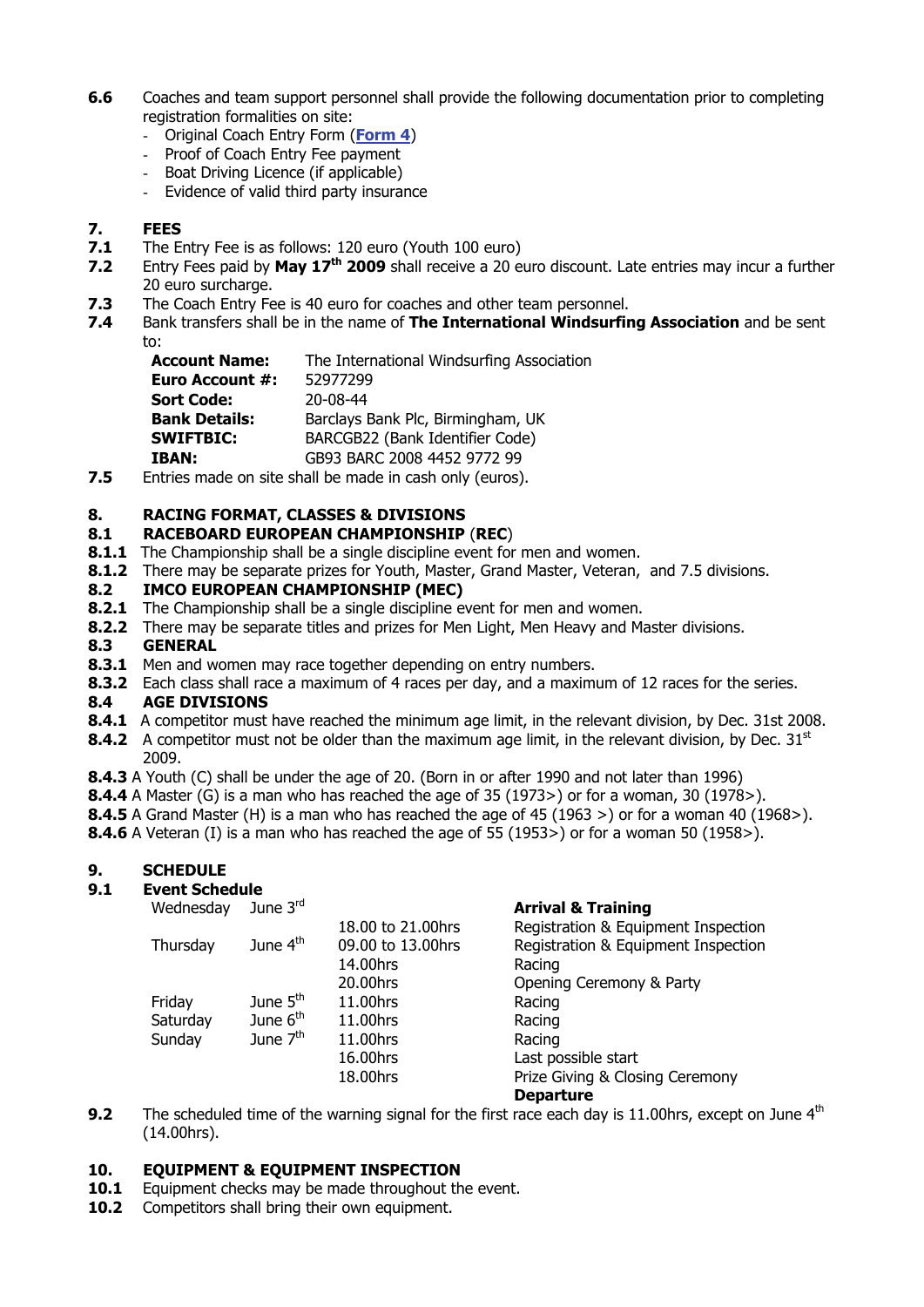## **11**. **SAILING INSTRUCTIONS**

- **11.1** The Sailing Instructions, which are in accordance with the Championship Rules, will be available at registration, as will the Event Programme scheduling social events.
- **11.2** Alterations to the SIs shall be approved by the Class Representative.

## **12. COURSES**

12.1 Courses shall be as prescribed in the Sailing Instructions.

#### **13. INTERNATIONAL JURY**

- **13.1** An International Jury may be appointed in accordance with the RRS Appendix N.
- **13.2** Their decisions will be final and cannot be appealed, as specified in RRS 70.5.

## **14. SCORING**

14.1 Scoring will be in accordance with RRS Appendix B, and using the "Low Points Scoring System."

## **15. SUPPORT BOATS**

15.1 Support boats shall clearly display their national 3 letter country code in black on a white background, either on a flag of a minimum of 50cm x 40cm in size or on the cover of their outboard engine.

## **16. STORAGE OF EQUIPMENT**

- **16.1** On completion of registration and continuing until the end of the regatta, when ashore (other than when launching and retrieving), all equipment shall be kept in their assigned places at the beach. Removal of any equipment from the regatta site may require prior written approval from the race committee. Access to equipment in the storage area during certain hours, including hours of darkness may be restricted.
- **16.2** Unless otherwise directed by the Sailing Instructions, all competing boards and equipment shall be launched and retrieved from the designated area at the beach.

## **17. MEDALS AND PRIZES**

- **17.1** Medals or trophies shall be awarded to the first three competitors in each Class / Division depending on entry numbers. Categories to be awarded in each properly constituted division will be posted on the official notice board after the close of registration.
- **17.2** The first man and woman in **REC** shall be known as the Raceboard European Champion.
- **17.3** The first man and woman in **MEC** shall be known as the IMCO European Champion. There may be titles for Light Weight Men, Heavy Weight Men and Masters Men, depending upon entry numbers.

## **18. BUOYANCY**

- **18.1** If personal buoyancy is prescribed every competitor and support boat crewmember shall wear, above the waist, a jacket harness or vest with a minimum buoyancy of 4kg un-inflated in fresh water. The buoyancy shall be tested with a ferrous metal weight of 4kg, which shall remain supported for a minimum of 5 minutes.
- **18.2** Personal buoyancy is mandatory for all competitors under 17 years of age.

## **19 DISCLAIMER OF LIABILITY**

- 19.1 Competitors take part in all races at their own risk. The organiser, IWA, IMCO and IRC or any of their officials or representatives or the sponsors or their officials or representatives are not responsible, under any circumstances, for any damage, loss or injury either ashore or on the water either to persons or equipment, which may result.
- **19.2** Participation in this event, supporting events and in each race in them is at the sole discretion of the sailor and at his/her own risk. Notice is drawn to RRS 4.

## **20. INSURANCE**

- **20.1** Competitors shall possess valid third party liability insurance with a minimum cover of 1 million Euro.
- **20.2** Coach and support boat drivers shall also have a valid third party liability insurance with a minimum cover of 5 million Euro.

## **21. TELEVISION AND MEDIA**

21.1 In registering for the event, competitors automatically grant to the Organising Authority the right in perpetuity to make, use and show from time to time at their discretion, any motion pictures, still